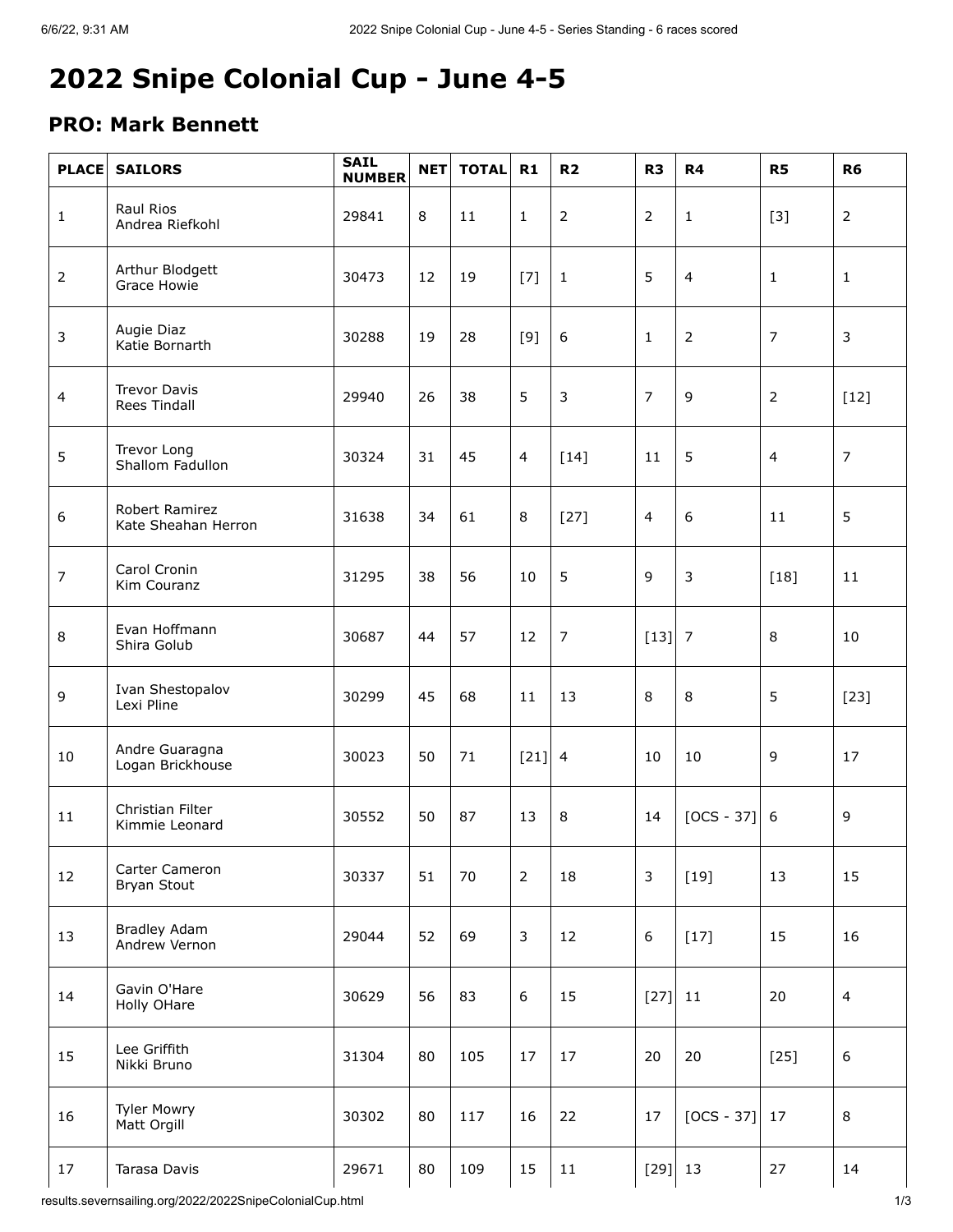6/6/22, 9:31 AM 2022 Snipe Colonial Cup - June 4-5 - Series Standing - 6 races scored

|    | Ryan Barone                                     |       |     |     |          |              |           |                 |                 |          |
|----|-------------------------------------------------|-------|-----|-----|----------|--------------|-----------|-----------------|-----------------|----------|
| 18 | Eric Reinke<br>Alex Dailey-Strnad               | 31357 | 81  | 110 | 14       | $[29]$       | 22        | 14              | 12              | 19       |
| 19 | Alex Pline<br>Lisa Pline                        | 31313 | 83  | 107 | 19       | 20           | $[24] 21$ |                 | 10              | 13       |
| 20 | <b>Brady Stagg</b><br>Chase Cooper              | 30195 | 84  | 108 | $[24]$ 9 |              | 16        | 22              | 19              | 18       |
| 21 | <b>Brad Milliken</b><br>Marissa Milliken        | 30928 | 86  | 112 | 20       | $[26]$       | 15        | 15              | 14              | 22       |
| 22 | Sarah Alexander<br>Hollis Barth                 | 31635 | 93  | 124 | $[31]$   | 16           | 21        | 16              | 16              | 24       |
| 23 | Esteban Forrer<br>Grace Benzal                  | 29147 | 105 | 132 | $[27]$   | 19           | 18        | 24              | 24              | 20       |
| 24 | Grant Garcia<br>Amy Johnson                     | 28686 | 111 | 144 | 26       | $[33]$       | 19        | 12              | 26              | 28       |
| 25 | Chris Ryan<br>Jill Bennett                      | 30301 | 116 | 146 | $[30]$   | 21           | 28        | 18              | 22              | 27       |
| 26 | Lorie Stout<br>Sunny Sturmer                    | 29682 | 118 | 148 | 22       | 23           | 23        | $[30]$          | 29              | 21       |
| 27 | Travis Tucker<br>Charlotte Carroll              | 3086  | 119 | 150 | 23       | 24           | $[31]$    | 23              | 23              | 26       |
| 28 | Chris Kiener<br>Peter Lobaugh                   | 31449 | 124 | 156 | 25       | $[32]$       | 25        | 28              | 21              | 25       |
| 29 | Cole Amaral<br>Sean Trudell                     | 1295  | 125 | 159 | 32       | 25           | 12        | 25              | 31              | $[34]$   |
| 30 | Zack Kelchner<br>Megan Place                    | 29782 | 128 | 165 | 18       | 10           | 26        | $[DNC - 37]$    | $DNC - 37$      | DNC - 37 |
| 31 | Devon Feusahrens<br>Lauren Feusahrens           | 30860 | 145 | 179 | 28       | 31           | $[34]$    | 26              | 30              | 30       |
| 32 | Walter Gnann<br>Hunter aka "The Tall Guy" Smith | 26280 | 147 | 181 | $[34]$   | 30           | 30        | 27              | 28              | 32       |
| 33 | Charles Green<br>Mindy Michaels                 | 30743 | 159 | 195 | $[36]$   | 35           | 33        | 29              | 33              | 29       |
| 34 | Flora Cole<br>Andrew Cole                       | 28142 | 163 | 200 | 29       | 28           | 32        | $[DNC - 37]$    | <b>DNC - 37</b> | DNC - 37 |
| 35 | Rich McVeigh<br>Carol McVeigh                   | 31061 | 166 | 203 | 35       | $[OCS - 37]$ | 35        | 31              | 32              | 33       |
| 36 | Mark Fuhrmann                                   | 27734 | 168 | 205 | 33       | 34           | 36        | $[DNC - 37]$ 34 |                 | 31       |

results.severnsailing.org/2022/2022SnipeColonialCup.html 2/3